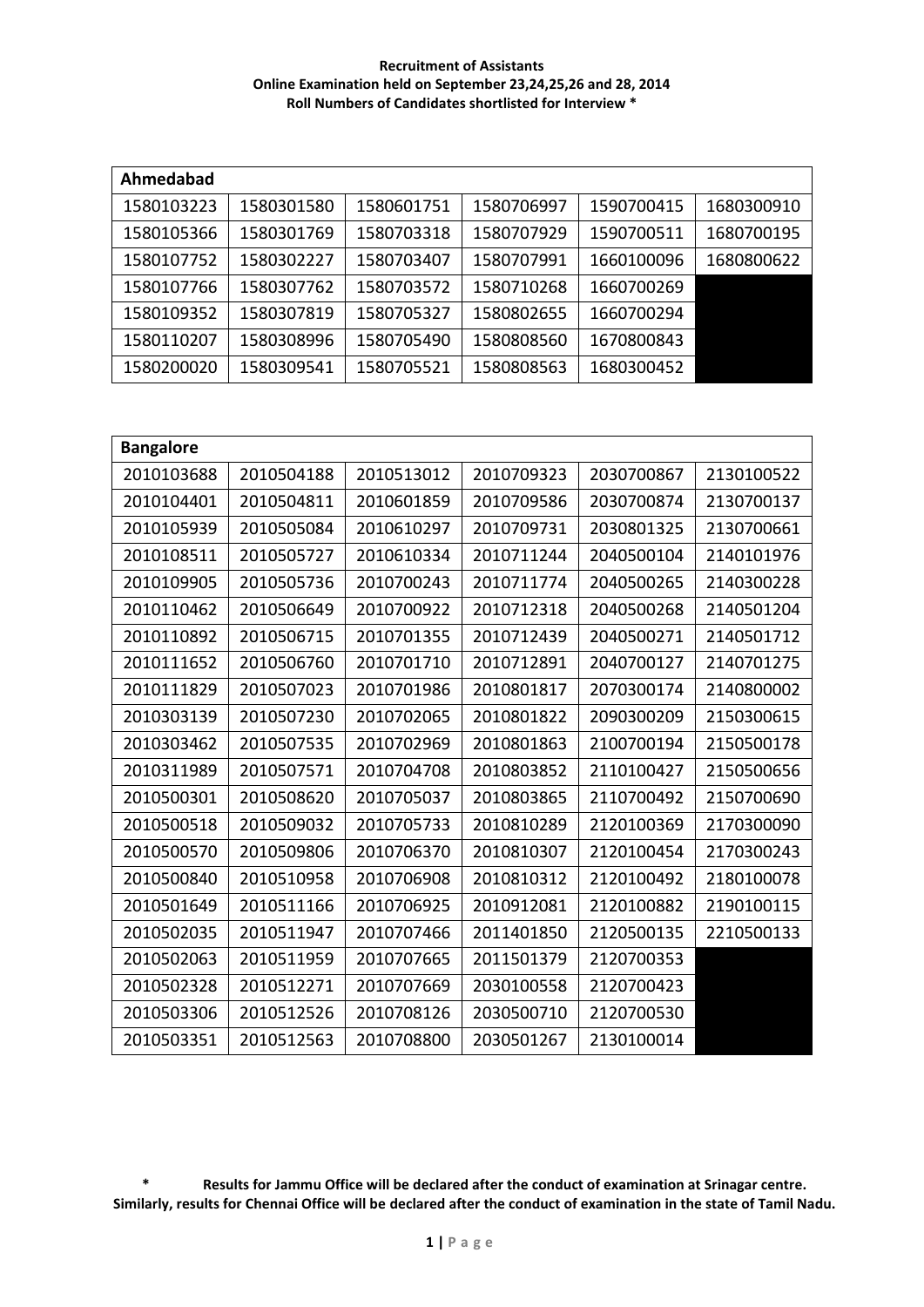| <b>Bhopal</b> |            |            |            |            |            |
|---------------|------------|------------|------------|------------|------------|
| 1510100669    | 2360700702 | 2380510710 | 2380809384 | 2390804052 | 2400704145 |
| 1510300065    | 2360700830 | 2380513543 | 2380809392 | 2400101193 | 2400705949 |
| 1510501121    | 2360701956 | 2380603759 | 2380813126 | 2400105420 | 2400706173 |
| 1510700167    | 2370500092 | 2380700537 | 2390101303 | 2400107505 | 2400706880 |
| 1510700856    | 2370500322 | 2380701539 | 2390201906 | 2400303456 | 2400708353 |
| 1510701392    | 2370700055 | 2380703437 | 2390300367 | 2400305572 | 2410100358 |
| 1510800005    | 2380102765 | 2380703582 | 2390301041 | 2400307743 | 2410103598 |
| 1511300897    | 2380104571 | 2380703724 | 2390302216 | 2400308560 | 2410103885 |
| 1520300901    | 2380106602 | 2380704245 | 2390302254 | 2400501707 | 2410202952 |
| 1520301032    | 2380108535 | 2380705412 | 2390302761 | 2400503612 | 2410301544 |
| 1520500219    | 2380108574 | 2380709300 | 2390501705 | 2400505670 | 2410302160 |
| 1520700532    | 2380113337 | 2380710110 | 2390503078 | 2400506730 | 2410503109 |
| 1530500337    | 2380303020 | 2380710138 | 2390700490 | 2400506810 | 2410503395 |
| 1540102099    | 2380306837 | 2380710934 | 2390701841 | 2400507864 | 2410603544 |
| 1540300297    | 2380310505 | 2380710948 | 2390702081 | 2400507906 | 2410701732 |
| 1540300782    | 2380311470 | 2380712759 | 2390702083 | 2400507996 | 2410702559 |
| 1540301308    | 2380311533 | 2380712974 | 2390702316 | 2400700735 | 2410702862 |
| 1540501369    | 2380312385 | 2380713053 | 2390702872 | 2400700736 | 2410704106 |
| 1540502153    | 2380314312 | 2380714685 | 2390703128 | 2400700782 | 2410704686 |
| 1540700134    | 2380503330 | 2380714706 | 2390703404 | 2400701800 | 2430800106 |
| 1540700975    | 2380504097 | 2380714714 | 2390703687 | 2400701822 |            |
| 2360100372    | 2380507053 | 2380801898 | 2390704565 | 2400702917 |            |
| 2360600989    | 2380510687 | 2380805641 | 2390800010 | 2400704031 |            |

| <b>Bhubaneswar</b> |            |            |            |            |            |  |  |  |
|--------------------|------------|------------|------------|------------|------------|--|--|--|
| 2660100277         | 2680107823 | 2680312131 | 2680702803 | 2680709979 | 2700700847 |  |  |  |
| 2660300219         | 2680109471 | 2680312912 | 2680702807 | 2680710359 | 2720100852 |  |  |  |
| 2660700045         | 2680109849 | 2680500809 | 2680702853 | 2680711018 | 2720300535 |  |  |  |
| 2660700048         | 2680111009 | 2680502651 | 2680703622 | 2680711295 | 2740700103 |  |  |  |
| 2660700923         | 2680111283 | 2680502697 | 2680704325 | 2680803593 | 2760100061 |  |  |  |
| 2660700927         | 2680112740 | 2680502816 | 2680704791 | 2680805275 | 2760700238 |  |  |  |
| 2660700935         | 2680112878 | 2680502877 | 2680705191 | 2680811904 | 2770100977 |  |  |  |
| 2670100210         | 2680300774 | 2680505331 | 2680706209 | 2681512779 | 2770300594 |  |  |  |
| 2670301099         | 2680302209 | 2680506851 | 2680706674 | 2690102199 | 2770301293 |  |  |  |
| 2670500918         | 2680303635 | 2680508213 | 2680707112 | 2690700273 | 2770700268 |  |  |  |
| 2670501312         | 2680305321 | 2680509412 | 2680707782 | 2690701301 | 2770701358 |  |  |  |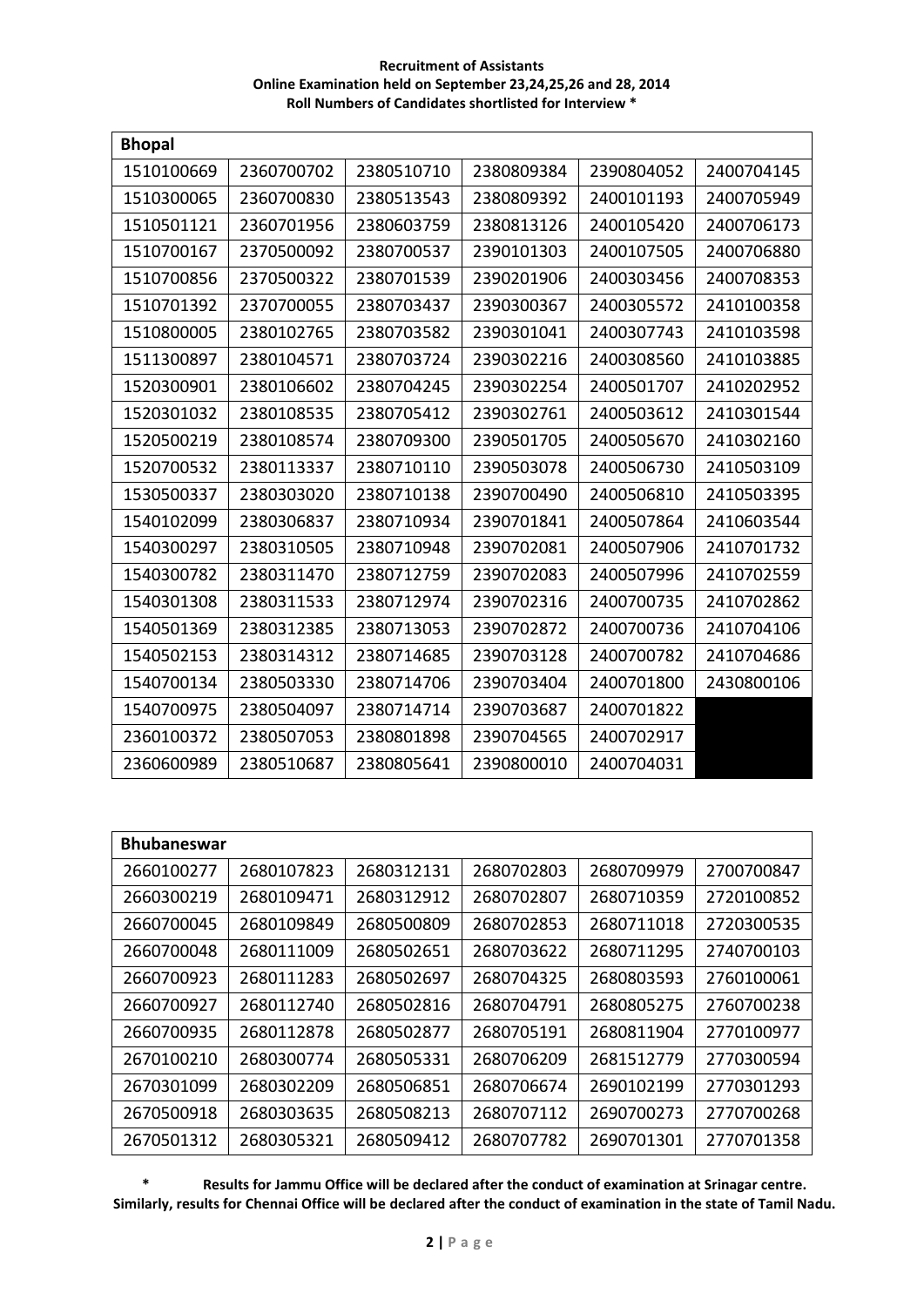| 2670800395 | 2680305366 | 2680511127 | 2680708403 | 2690701750 |
|------------|------------|------------|------------|------------|
| 2680100824 | 2680307728 | 2680512997 | 2680708858 | 2700300370 |
| 2680103062 | 2680308210 | 2680700880 | 2680709832 | 2700700044 |
| 2680105489 | 2680310983 | 2680701329 | 2680709921 | 2700700313 |

| Chandigarh |            |            |            |            |            |
|------------|------------|------------|------------|------------|------------|
| 1500100828 | 1500700728 | 1700501478 | 1730100304 | 1850800625 | 2820704042 |
| 1500101010 | 1500700948 | 1700501503 | 1730500425 | 1870100010 | 2820704078 |
| 1500102183 | 1500701504 | 1700501877 | 1730700958 | 2810100569 | 2820704534 |
| 1500102778 | 1500702222 | 1700502304 | 1740200425 | 2810700215 | 2830700177 |
| 1500108679 | 1500703344 | 1700502670 | 1740501350 | 2810701308 | 2840201241 |
| 1500108699 | 1500704229 | 1700502717 | 1740700371 | 2810701519 | 2840700116 |
| 1500109750 | 1500704245 | 1700503076 | 1740700608 | 2810701584 | 2840701805 |
| 1500110190 | 1500705953 | 1700700117 | 1740700976 | 2820100469 | 2850101885 |
| 1500110481 | 1500709648 | 1700700731 | 1740800008 | 2820100971 | 2850700398 |
| 1500111624 | 1500713191 | 1700701998 | 1750501836 | 2820102018 | 2860501084 |
| 1500114127 | 1500715544 | 1701303178 | 1750700768 | 2820102390 | 2860700995 |
| 1500114387 | 1500716489 | 1710100486 | 1750702344 | 2820104069 | 2870700145 |
| 1500116147 | 1500716729 | 1710500253 | 1760100006 | 2820500384 | 2870700158 |
| 1500116904 | 1500716800 | 1710500791 | 1760700197 | 2820700137 | 2870700265 |
| 1500500727 | 1500806537 | 1710700871 | 1770101361 | 2820700282 | 2870701646 |
| 1500503091 | 1501303302 | 1720100936 | 1771502646 | 2820701246 | 2870701889 |
| 1500504985 | 1501514163 | 1720500495 | 1780700433 | 2820701647 | 2870702129 |
| 1500505820 | 1501516276 | 1720500634 | 1790100233 | 2820702410 | 2871500721 |
| 1500505901 | 1700100165 | 1720502406 | 1790500291 | 2820702417 | 2890100287 |
| 1500506623 | 1700101059 | 1720701808 | 1800500339 | 2820702832 | 2910100436 |
| 1500506992 | 1700101421 | 1720800903 | 1850100789 | 2820703139 | 2910700517 |
| 1500511764 | 1700500070 | 1720801825 | 1850100879 | 2820704016 | 2911300581 |
| 1500700076 | 1700500697 | 1720802483 | 1850501168 | 2820704017 |            |

| Guwahati   |            |            |            |            |            |
|------------|------------|------------|------------|------------|------------|
| 1310700215 | 1330301262 | 1330601989 | 1330800006 | 1370100204 | 3300700137 |
| 1320200005 | 1330301834 | 1330700396 | 1330801988 | 1370500098 | 3300700248 |
| 1320500357 | 1330302034 | 1330700964 | 1340600118 | 1380500058 | 3300700330 |
| 1320700058 | 1330303735 | 1330701387 | 1340700228 | 2600500215 | 3300700445 |
| 1320800006 | 1330501858 | 1330702959 | 1340700230 | 2600700501 |            |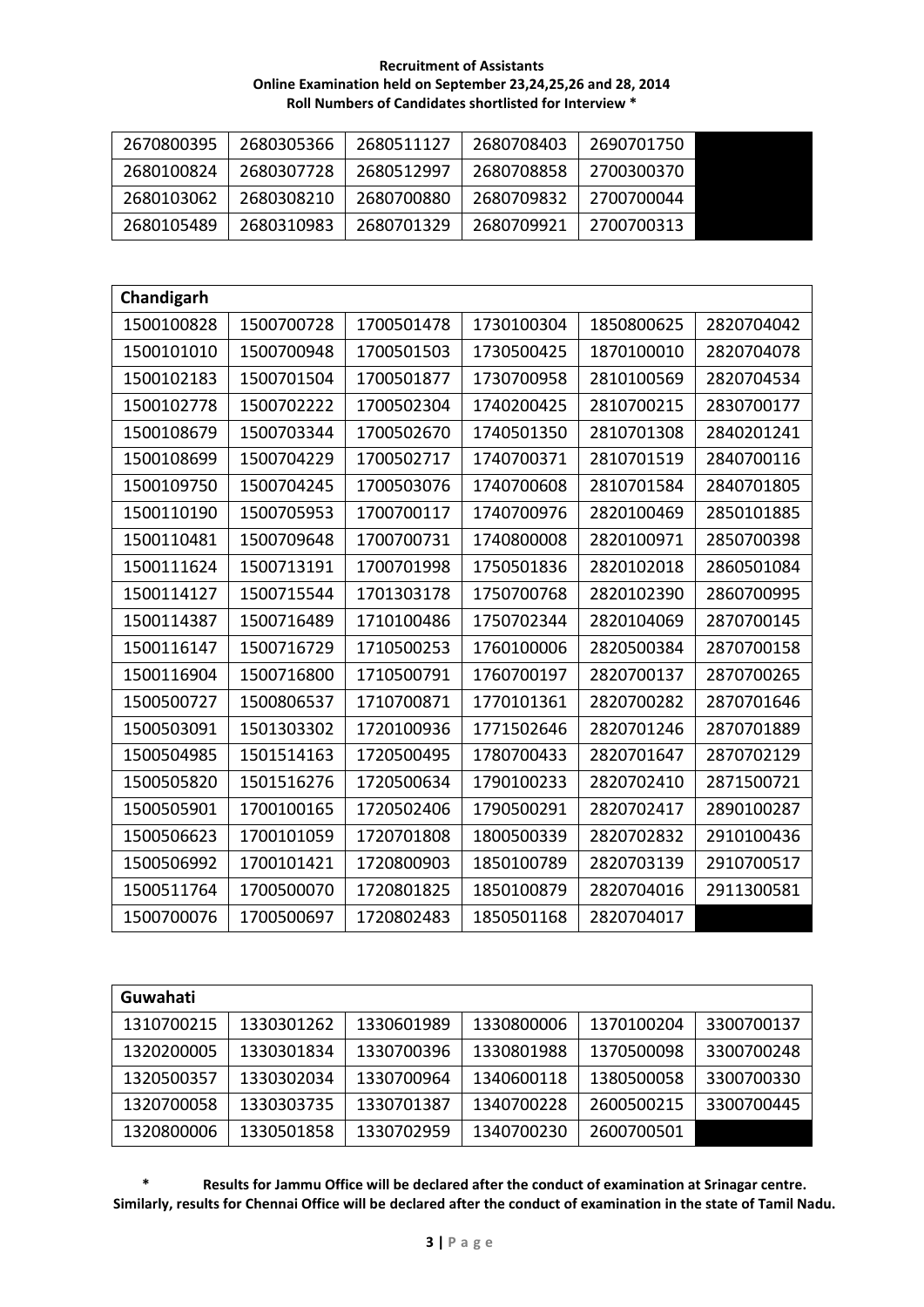| 1330102517 | 1330502340   1330703401   1340800119 | 2630600001 |
|------------|--------------------------------------|------------|
| 1330300739 | 1330503338   1330703433   1370100198 | 2640300145 |

| <b>Hyderabad</b> |            |            |            |            |            |
|------------------|------------|------------|------------|------------|------------|
| 1120100449       | 1170103060 | 1180501027 | 1200705629 | 3260103186 | 3260703736 |
| 1120600411       | 1170103358 | 1180501889 | 1200800715 | 3260105842 | 3260705477 |
| 1130500643       | 1170103426 | 1180700404 | 1200802853 | 3260109854 | 3260706600 |
| 1130700581       | 1170104897 | 1180700620 | 1210500307 | 3260109881 | 3260708212 |
| 1140500085       | 1170304991 | 1180701765 | 1210500805 | 3260109973 | 3260712378 |
| 1150102050       | 1170500157 | 1180701950 | 1210501638 | 3260109975 | 3260713751 |
| 1150501645       | 1170500206 | 1190101762 | 1210502254 | 3260112959 | 3260713788 |
| 1150501652       | 1170500565 | 1190302909 | 1210504664 | 3260115817 | 3260716897 |
| 1150502470       | 1170502064 | 1190500512 | 1210504689 | 3260119786 | 3260805668 |
| 1150502811       | 1170502143 | 1190501443 | 1210700895 | 3260200005 | 3260805669 |
| 1150503413       | 1170502780 | 1190501467 | 1210702866 | 3260313079 | 3260822499 |
| 1150503949       | 1170503934 | 1190700913 | 1211300964 | 3260318890 | 3260822500 |
| 1150700787       | 1170504642 | 1190702447 | 1211301914 | 3260405662 | 3261522478 |
| 1150700800       | 1170505772 | 1190702642 | 1220600004 | 3260503465 | 3270500343 |
| 1150701141       | 1170604495 | 1200102171 | 1220701566 | 3260505167 | 3270501126 |
| 1150701703       | 1170700254 | 1200500873 | 1240500345 | 3260514870 | 3280300060 |
| 1150702539       | 1170700663 | 1200503727 | 1260700100 | 3260516497 | 3280601600 |
| 1150704249       | 1170700735 | 1200701409 | 1270100718 | 3260521803 | 3290500143 |
| 1160500120       | 1170703715 | 1200701701 | 1270600157 | 3260521926 |            |
| 1160501052       | 1170703725 | 1200702066 | 1280500203 | 3260524002 |            |
| 1170100489       | 1170703991 | 1200703526 | 1280500634 | 3260524115 |            |
| 1170101063       | 1170704458 | 1200703831 | 1280700103 | 3260602867 |            |
| 1170101542       | 1180101141 | 1200704243 | 1280700361 | 3260701149 |            |

| Jaipur     |            |            |            |            |            |
|------------|------------|------------|------------|------------|------------|
| 2920100727 | 2970104192 | 2970314401 | 2970519194 | 2970719535 | 3010500331 |
| 2920501889 | 2970104259 | 2970314421 | 2970521964 | 2970722372 | 3010500524 |
| 2920700084 | 2970109514 | 2970318668 | 2970522181 | 2970722400 | 3010500617 |
| 2920701089 | 2970109631 | 2970502080 | 2970617059 | 2970722479 | 3020100066 |
| 2930700094 | 2970115286 | 2970502151 | 2970619886 | 2970722500 | 3020300602 |
| 2940100388 | 2970118512 | 2970504966 | 2970702390 | 2970819897 | 3020700164 |
| 2940500064 | 2970121233 | 2970505099 | 2970705197 | 2980501011 | 3020700328 |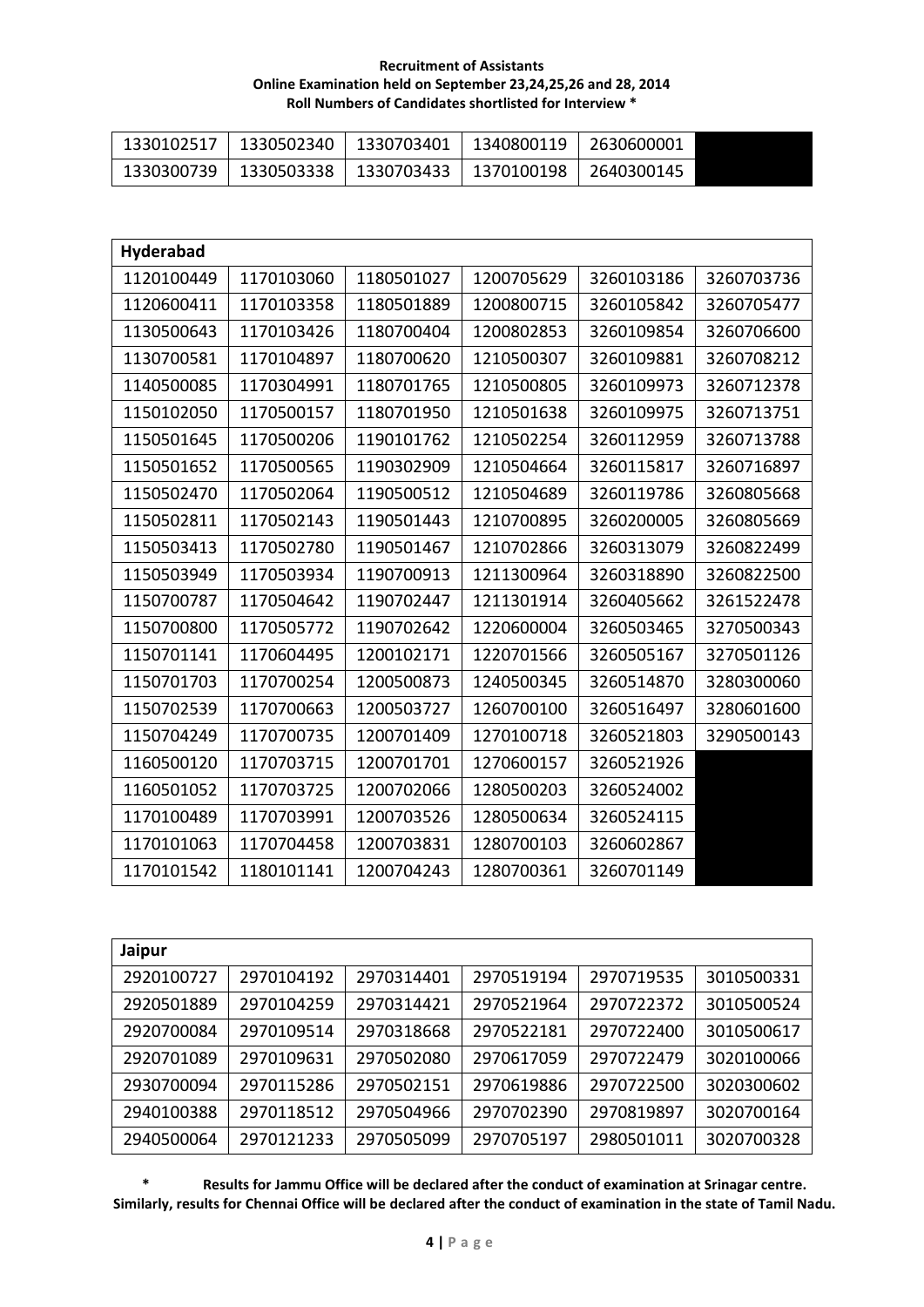**Recruitment of Assistants Online Examination held on September 23,24,25,26 and 28, 2014 Roll Numbers of Candidates shortlisted for Interview \***

| 2940700209 | 2970121315 | 2970507683 | 2970708018 | 2980701032 | 3020701327 |
|------------|------------|------------|------------|------------|------------|
| 2950100429 | 2970121332 | 2970507926 | 2970708363 | 2980701258 | 3030701270 |
| 2950301397 | 2970121334 | 2970510831 | 2970711181 | 2980702124 | 3030701420 |
| 2950500921 | 2970301722 | 2970513338 | 2970711975 | 2990502216 |            |
| 2950500923 | 2970304716 | 2970513378 | 2970712179 | 2990701128 |            |
| 2950700843 | 2970310320 | 2970513580 | 2970713916 | 2990701403 |            |
| 2950700877 | 2970313046 | 2970519168 | 2970714042 | 3010100061 |            |
| 2970101211 | 2970313063 | 2970519184 | 2970714086 | 3010500133 |            |

| Kanpur / Lucknow |            |            |            |            |            |  |  |
|------------------|------------|------------|------------|------------|------------|--|--|
| 3310100254       | 3370701988 | 3420704239 | 3430702133 | 3450700959 | 3530705603 |  |  |
| 3310103674       | 3380500030 | 3420707539 | 3430702637 | 3450700991 | 3530802896 |  |  |
| 3310501397       | 3380601807 | 3420708008 | 3430703716 | 3460100579 | 3530804973 |  |  |
| 3310700141       | 3380802267 | 3420709561 | 3430703862 | 3460500319 | 3531301424 |  |  |
| 3310701188       | 3390500826 | 3420710086 | 3430704310 | 3460500492 | 3540100018 |  |  |
| 3310701928       | 3390501253 | 3420711617 | 3430705032 | 3460500773 | 3560100235 |  |  |
| 3310702537       | 3390700436 | 3420801967 | 3430705868 | 3460700253 | 3560100506 |  |  |
| 3320100177       | 3390701359 | 3420805367 | 3430706091 | 3470100317 | 3560101229 |  |  |
| 3320100214       | 3410500998 | 3420811441 | 3430706140 | 3480100552 | 3560500301 |  |  |
| 3330500670       | 3410501006 | 3430100059 | 3430706717 | 3480101563 | 3560501720 |  |  |
| 3330502120       | 3410700708 | 3430103661 | 3430708458 | 3480101615 | 3560700408 |  |  |
| 3330503591       | 3410801263 | 3430105996 | 3430708811 | 3480501866 | 3560700452 |  |  |
| 3330505726       | 3420102172 | 3430107784 | 3430710137 | 3480700195 | 3560700565 |  |  |
| 3330704965       | 3420106367 | 3430110306 | 3430710553 | 3500700096 | 3560700836 |  |  |
| 3330801028       | 3420108146 | 3430110634 | 3430714354 | 3500700319 | 3560701532 |  |  |
| 3340700035       | 3420203404 | 3430112074 | 3430715954 | 3510700168 | 3560701751 |  |  |
| 3350100047       | 3420500233 | 3430117212 | 3430804932 | 3520100336 | 3560701791 |  |  |
| 3350101632       | 3420504240 | 3430117929 | 3431311266 | 3520200202 | 3560800001 |  |  |
| 3350500718       | 3420504279 | 3430502514 | 3440500331 | 3530103190 | 3560800002 |  |  |
| 3350701195       | 3420505571 | 3430503484 | 3440700165 | 3530103970 | 3570100609 |  |  |
| 3350701406       | 3420506315 | 3430506475 | 3440700231 | 3530104346 | 3570300719 |  |  |
| 3350702223       | 3420507558 | 3430506739 | 3440700564 | 3530105221 | 3570700248 |  |  |
| 3370101690       | 3420509292 | 3430510122 | 3450500239 | 3530500581 | 3570700510 |  |  |
| 3370500350       | 3420510800 | 3430511472 | 3450500884 | 3530504091 | 3570700518 |  |  |
| 3370700413       | 3420611423 | 3430514471 | 3450501896 | 3530504111 | 3570700529 |  |  |
| 3370700588       | 3420611429 | 3430516623 | 3450501983 | 3530602162 | 3571500508 |  |  |
| 3370700896       | 3420700948 | 3430518733 | 3450501991 | 3530703462 |            |  |  |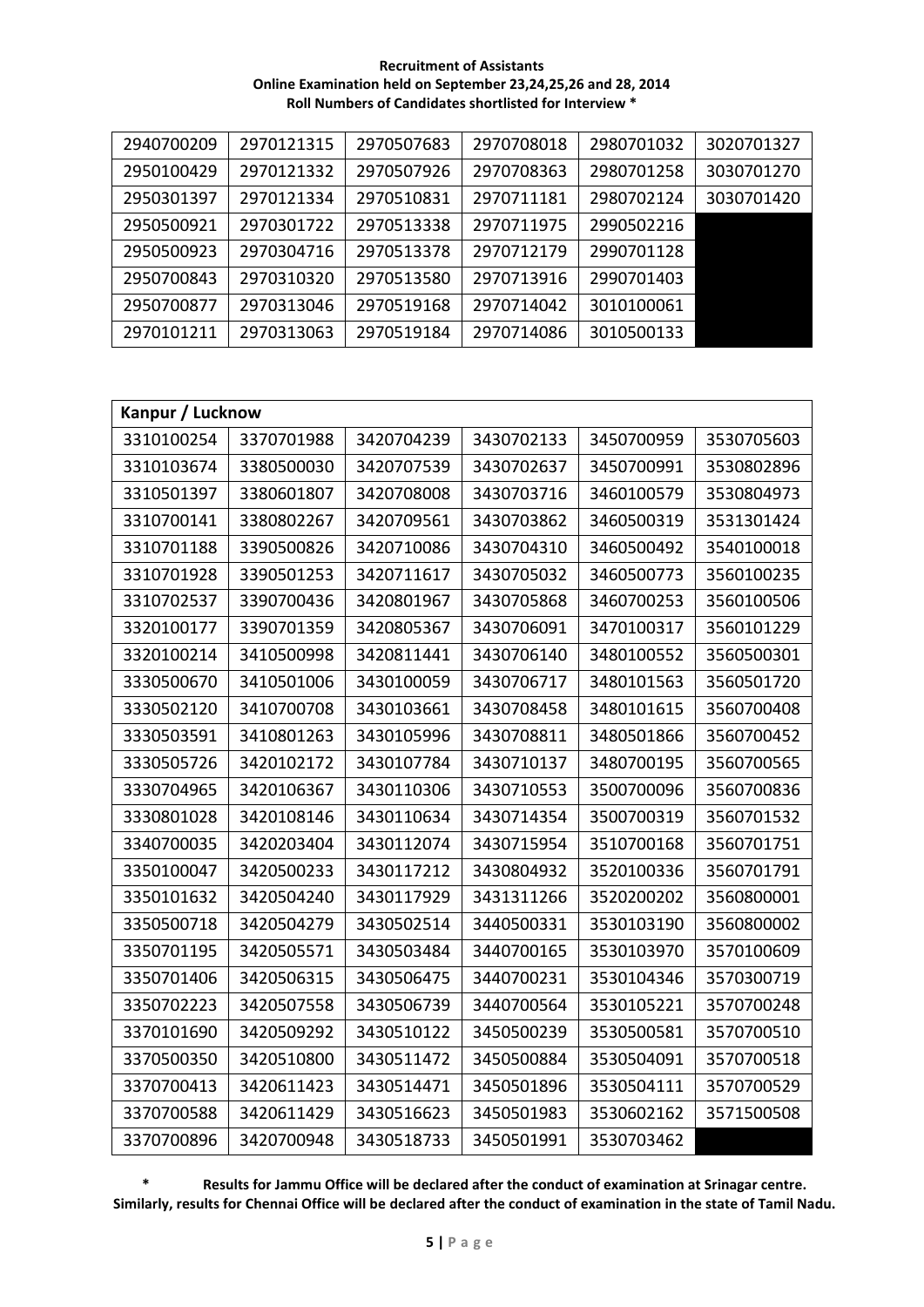| 3370700938 |            | 3420702809 3430602417 3450502013 3530705180 |  |
|------------|------------|---------------------------------------------|--|
| 3370701473 | 3420703507 | 3430701350   3450700951   3530705569        |  |

| <b>Kolkata</b> |            |            |            |            |            |
|----------------|------------|------------|------------|------------|------------|
| 3580300026     | 3620500508 | 3650300286 | 3650510684 | 3650705349 | 3650802190 |
| 3580300793     | 3620700291 | 3650300292 | 3650510738 | 3650705484 | 3650807584 |
| 3580300864     | 3620700994 | 3650302410 | 3650511564 | 3650705628 | 3650809452 |
| 3580300882     | 3620701420 | 3650304145 | 3650512444 | 3650707135 | 3650809457 |
| 3580301722     | 3620801351 | 3650308711 | 3650512518 | 3650707442 | 3650809462 |
| 3580500070     | 3621500304 | 3650308747 | 3650514091 | 3650708943 | 3650811317 |
| 3580600405     | 3630300577 | 3650308754 | 3650514132 | 3650709133 | 3650811342 |
| 3580801185     | 3630301945 | 3650308763 | 3650514155 | 3650709267 | 3650812998 |
| 3590500173     | 3630700942 | 3650312337 | 3650603987 | 3650710902 | 3651309401 |
| 3590700498     | 3630700965 | 3650312405 | 3650607566 | 3650710905 | 3660100143 |
| 3590700893     | 3630702044 | 3650313208 | 3650607580 | 3650711015 | 3660300956 |
| 3590800569     | 3630702633 | 3650501515 | 3650611330 | 3650711729 | 3660300977 |
| 3591500952     | 3630802973 | 3650502420 | 3650700431 | 3650711733 | 3660301309 |
| 3600800350     | 3630802985 | 3650503337 | 3650700689 | 3650711750 | 3660500287 |
| 3610500245     | 3640200901 | 3650503367 | 3650700726 | 3650712524 | 3660501934 |
| 3610700381     | 3640301813 | 3650503402 | 3650701590 | 3650712536 | 3660700671 |
| 3610700534     | 3640700259 | 3650503441 | 3650701889 | 3650712584 | 3660701020 |
| 3610700755     | 3640700866 | 3650505242 | 3650702004 | 3650712868 | 3660801084 |
| 3610700946     | 3640701469 | 3650508871 | 3650702117 | 3650713371 |            |
| 3620100743     | 3640800904 | 3650508899 | 3650702822 | 3650800025 |            |
| 3620200925     | 3650112271 | 3650510654 | 3650703615 | 3650800049 |            |

| <b>Mumbai</b> |            |            |            |            |            |
|---------------|------------|------------|------------|------------|------------|
| 1570100059    | 2470118282 | 2470705240 | 2470816934 | 2510107401 | 2510511399 |
| 2440104032    | 2470127366 | 2470706862 | 2470821705 | 2510109415 | 2510607624 |
| 2440301251    | 2470128341 | 2470709738 | 2470821782 | 2510111380 | 2510702639 |
| 2440500503    | 2470128870 | 2470710650 | 2471330098 | 2510300427 | 2510703633 |
| 2440501021    | 2470128922 | 2470711460 | 2480300704 | 2510301574 | 2510703969 |
| 2440502342    | 2470221665 | 2470711793 | 2480307745 | 2510307182 | 2510704590 |
| 2440502412    | 2470221796 | 2470711901 | 2480316336 | 2510308453 | 2510705802 |
| 2440502938    | 2470328379 | 2470713858 | 2480503031 | 2510309094 | 2510706361 |
| 2440503172    | 2470328397 | 2470714043 | 2480505458 | 2510309489 | 2510706707 |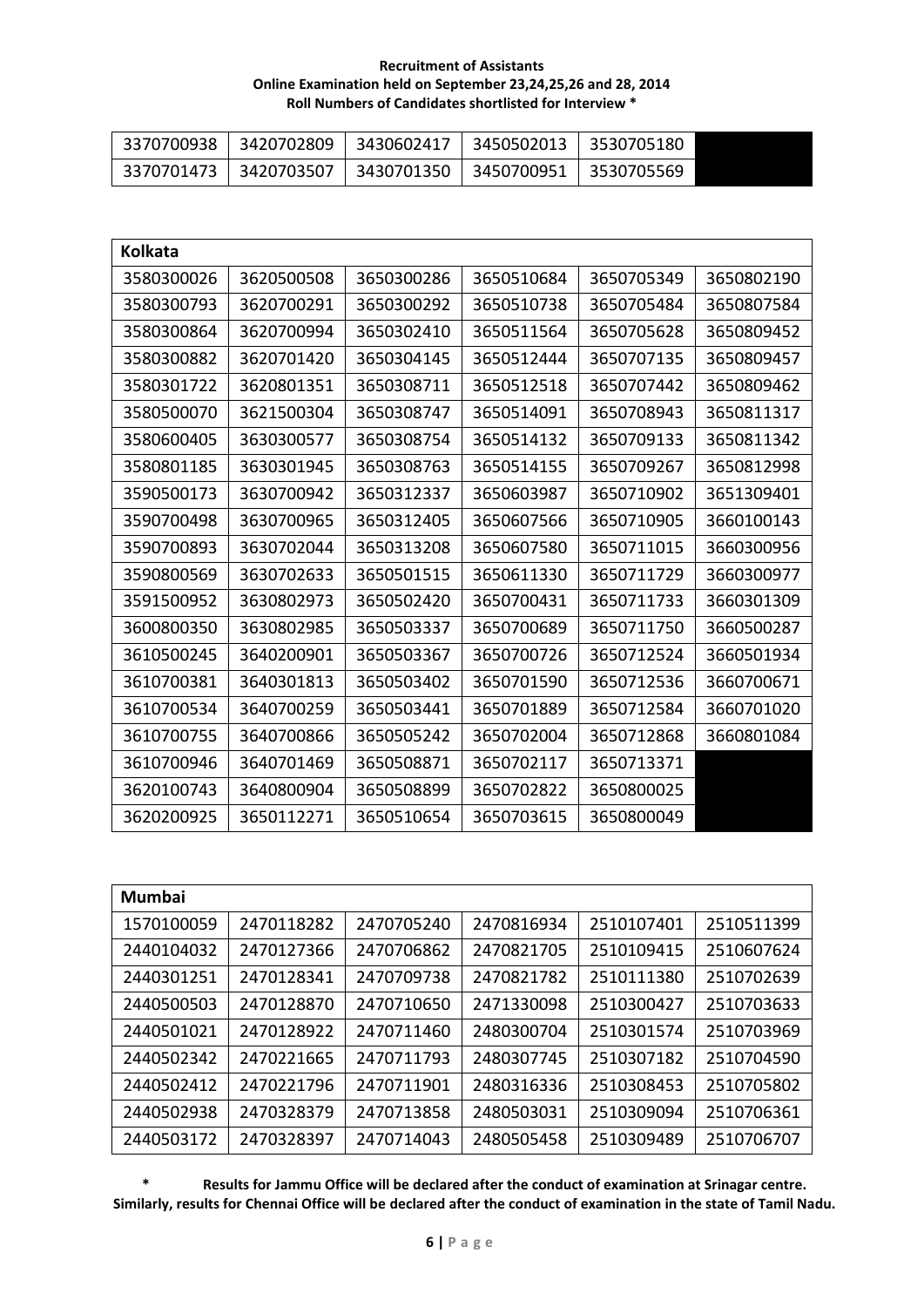| 2440503450 | 2470329250 | 2470715347 | 2480507623 | 2510309714 | 2510707349 |
|------------|------------|------------|------------|------------|------------|
| 2440503616 | 2470421679 | 2470715832 | 2480507797 | 2510310549 | 2510708238 |
| 2440504489 | 2470501046 | 2470716341 | 2480511848 | 2510500545 | 2510708317 |
| 2440504518 | 2470502802 | 2470718631 | 2480512052 | 2510501805 | 2510709336 |
| 2440700720 | 2470507728 | 2470719121 | 2480512142 | 2510502113 | 2510709786 |
| 2440701272 | 2470513070 | 2470719222 | 2480513702 | 2510503987 | 2510710450 |
| 2440701938 | 2470514889 | 2470721445 | 2480516223 | 2510505681 | 2510710515 |
| 2440704145 | 2470517629 | 2470721484 | 2480701000 | 2510506434 | 2510710681 |
| 2440704459 | 2470518038 | 2470723458 | 2480804030 | 2510509297 | 2510710837 |
| 2440704575 | 2470518064 | 2470723862 | 2490501038 | 2510509358 | 2510710917 |
| 2440804251 | 2470518514 | 2470724109 | 2490501431 | 2510509490 | 2510711172 |
| 2450500226 | 2470526735 | 2470724435 | 2490501469 | 2510509935 | 2510711643 |
| 2450500263 | 2470527610 | 2470724725 | 2500102818 | 2510510019 | 2510807630 |
| 2450501727 | 2470528475 | 2470725817 | 2500103135 | 2510510406 | 2511509350 |
| 2450502056 | 2470529562 | 2470725969 | 2500301029 | 2510510418 | 2530700664 |
| 2450504067 | 2470621694 | 2470726211 | 2500502285 | 2510510793 | 2550500953 |
| 2460701093 | 2470700250 | 2470727923 | 2500502808 | 2510510823 | 2560700700 |
| 2470104517 | 2470700848 | 2470727961 | 2500503080 | 2510510836 | 2560700801 |
| 2470106611 | 2470702612 | 2470727989 | 2500503368 | 2510511050 | 2570100431 |
| 2470108613 | 2470704376 | 2470729648 | 2500503425 | 2510511138 | 2570300199 |
| 2470111946 | 2470704414 | 2470729695 | 2500701172 | 2510511149 | 2590100435 |
| 2470112013 | 2470704644 | 2470730022 | 2510101577 | 2510511176 | 2590500348 |
| 2470116115 | 2470704683 | 2470816931 | 2510103191 | 2510511195 | 2590500469 |

| <b>Nagpur</b> |            |            |            |            |            |
|---------------|------------|------------|------------|------------|------------|
| 1510100254    | 2450701801 | 2480103253 | 2480114334 | 2480117797 | 2500101436 |
| 1520700469    | 2460700767 | 2480103442 | 2480115922 | 2480204036 | 2500602219 |
| 1540801005    | 2470128875 | 2480105162 | 2480115997 | 2480701664 | 2510109521 |
| 2390800646    | 2470628202 | 2480105343 | 2480116053 | 2480709716 | 2510502106 |
| 2410800006    | 2470721597 | 2480107304 | 2480116093 | 2480709747 | 2510504511 |
| 2420800344    | 2470821656 | 2480107504 | 2480117353 | 2480711109 | 2510505473 |
| 2440100545    | 2470821871 | 2480107555 | 2480117367 | 2480712218 | 2510607669 |
| 2440102274    | 2480100414 | 2480109474 | 2480117400 | 2480712620 | 2510704096 |
| 2440704485    | 2480100945 | 2480110829 | 2480117412 | 2480714315 | 2510710496 |
| 2450101498    | 2480101049 | 2480111445 | 2480117473 | 2480717379 | 2510710726 |
| 2450102588    | 2480101212 | 2480113518 | 2480117614 | 2480717808 | 2510807626 |
| 2450501268    | 2480103016 | 2480113594 | 2480117760 | 2490701398 | 2550700692 |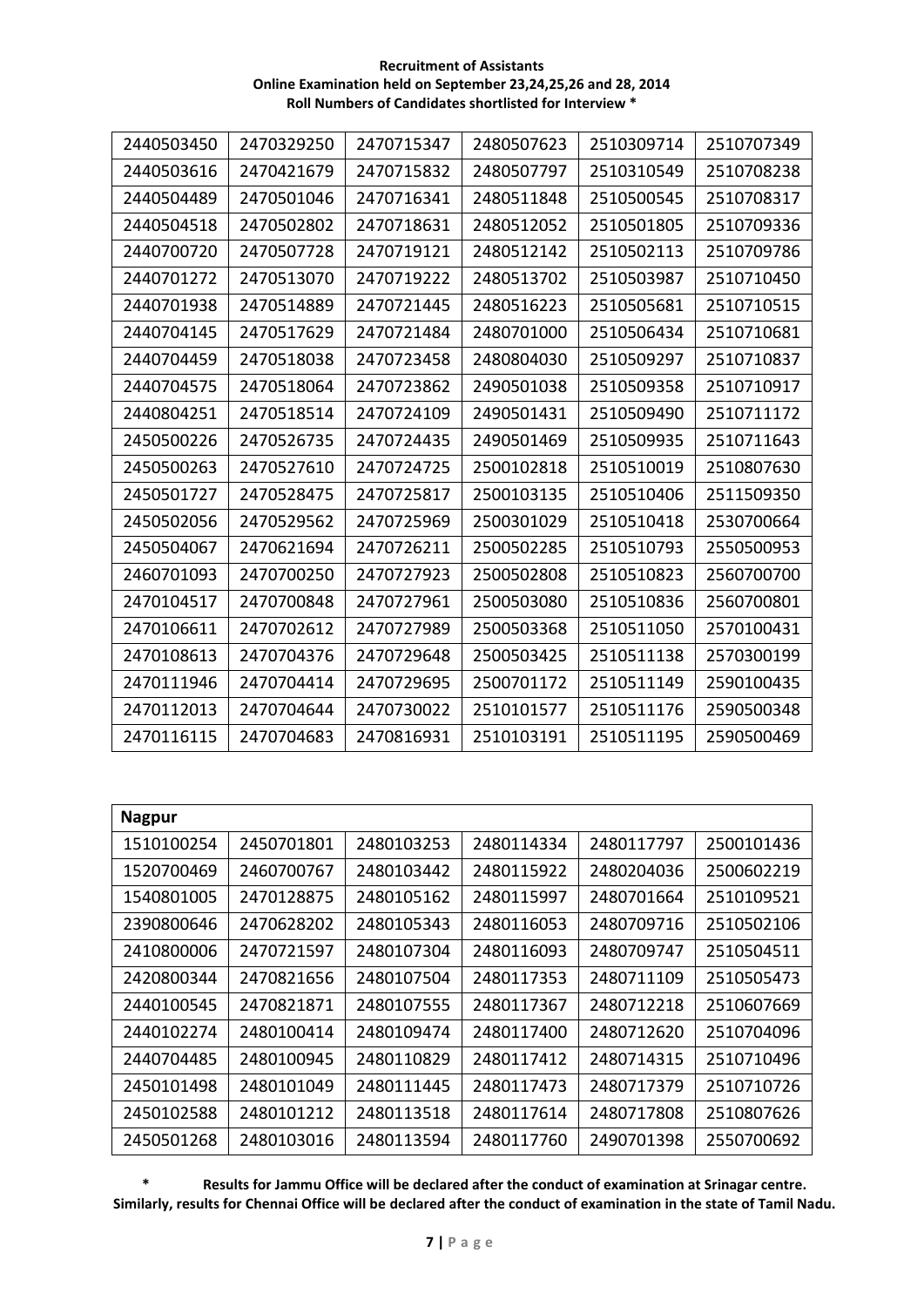| New Delhi  |            |            |            |            |            |
|------------|------------|------------|------------|------------|------------|
| 1700103015 | 2650106630 | 2650514895 | 2650619338 | 2650723031 | 2650804488 |
| 1700701344 | 2650112768 | 2650516490 | 2650630444 | 2650723198 | 2650804513 |
| 1720501648 | 2650112873 | 2650517089 | 2650630492 | 2650723250 | 2650809071 |
| 1720502195 | 2650116330 | 2650517819 | 2650701882 | 2650723949 | 2650809140 |
| 1720502197 | 2650123424 | 2650518877 | 2650704315 | 2650730170 | 2650814173 |
| 1720702223 | 2650128281 | 2650521626 | 2650706993 | 2650730340 | 2650814262 |
| 1720702460 | 2650132646 | 2650523793 | 2650711485 | 2650732217 | 2650824899 |
| 1730701127 | 2650214191 | 2650525532 | 2650711503 | 2650732857 | 2650827671 |
| 1750102162 | 2650230440 | 2650527150 | 2650711538 | 2650733064 | 2650830531 |
| 1750501674 | 2650409062 | 2650532707 | 2650711823 | 2650738478 | 2650830541 |
| 1780700554 | 2650502267 | 2650535854 | 2650712635 | 2650800098 |            |
| 2650102991 | 2650506685 | 2650536091 | 2650717694 | 2650800115 |            |
| 2650103060 | 2650506727 | 2650537457 | 2650718350 | 2650800117 |            |
| 2650106365 | 2650507338 | 2650538021 | 2650719016 | 2650800120 |            |
| 2650106561 | 2650509893 | 2650539512 | 2650722330 | 2650802834 |            |

| Patna      |            |            |            |            |            |
|------------|------------|------------|------------|------------|------------|
| 1390500535 | 1450115968 | 1450705597 | 1450714300 | 1451505774 | 1970700778 |
| 1390500747 | 1450121506 | 1450705700 | 1450714405 | 1451505794 | 1980300018 |
| 1400600011 | 1450300223 | 1450706755 | 1450715229 | 1451506924 | 1990100250 |
| 1400700327 | 1450503159 | 1450708284 | 1450715400 | 1451511577 | 1990100346 |
| 1400700434 | 1450503322 | 1450708475 | 1450715571 | 1451511580 | 1990500173 |
| 1400701139 | 1450507441 | 1450708522 | 1450716593 | 1451514460 | 1990700290 |
| 1400701270 | 1450507450 | 1450708563 | 1450716730 | 1451514495 | 1990800794 |
| 1410700118 | 1450510248 | 1450709682 | 1450716890 | 1451517380 | 1991501118 |
| 1410700277 | 1450510509 | 1450709685 | 1450716905 | 1460600484 | 2000102390 |
| 1410700332 | 1450510784 | 1450710801 | 1450717316 | 1460700433 | 2000105103 |
| 1420701520 | 1450510790 | 1450710921 | 1450719409 | 1470700124 | 2000201947 |
| 1420801135 | 1450513157 | 1450710948 | 1450719419 | 1471500303 | 2000300053 |
| 1430600668 | 1450513529 | 1450711193 | 1450719696 | 1480500056 | 2000305085 |
| 1440102838 | 1450516552 | 1450711264 | 1450719767 | 1480500317 | 2000700839 |
| 1440700654 | 1450608714 | 1450711266 | 1450720040 | 1480500384 | 2000701005 |
| 1440700659 | 1450608757 | 1450711304 | 1450720828 | 1960100420 | 2000702476 |
| 1440701461 | 1450617463 | 1450711329 | 1450720929 | 1960500145 | 2000703407 |
| 1440702039 | 1450700792 | 1450711385 | 1450722125 | 1960500258 | 2000703973 |